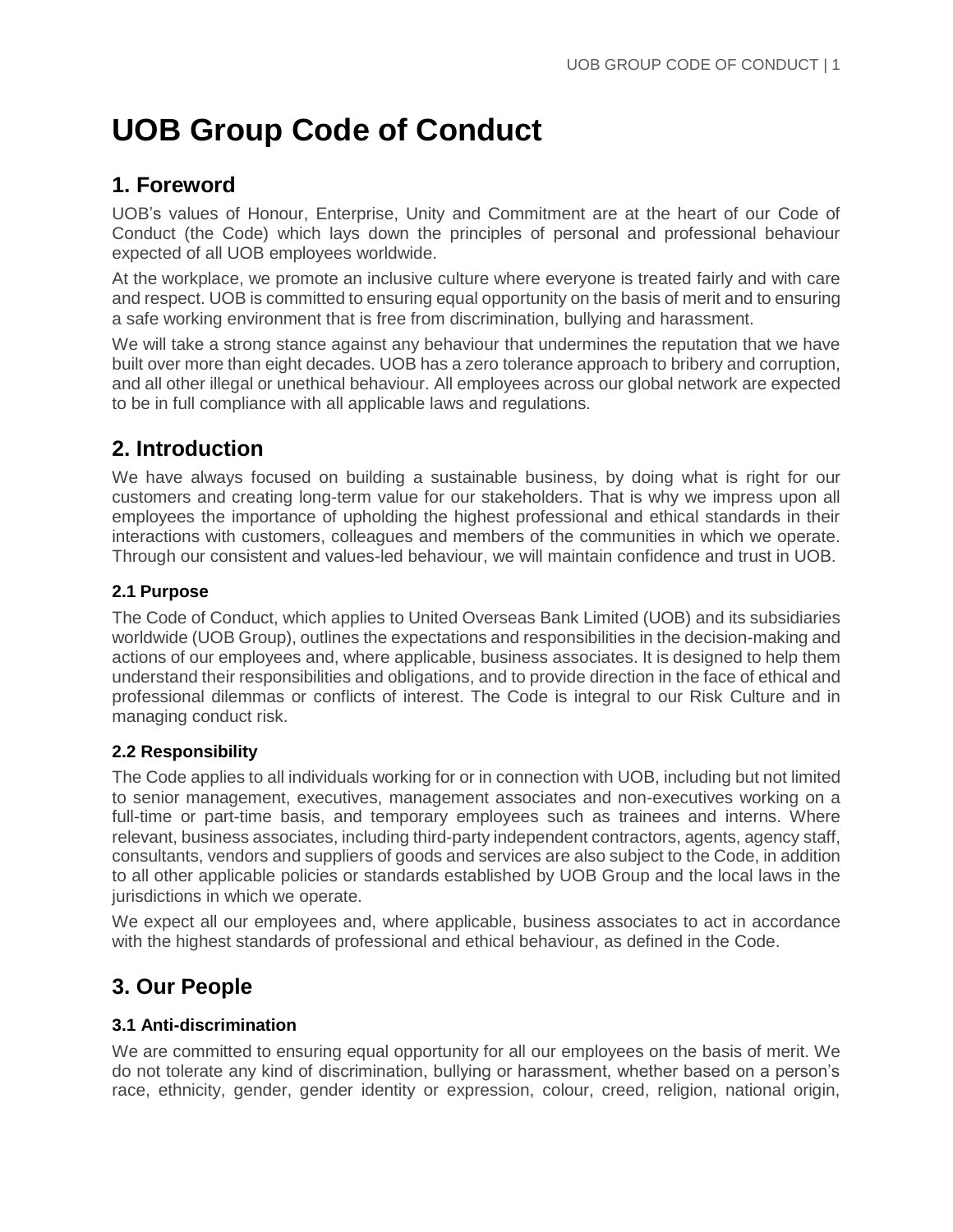nationality, citizenship, age, disability, marital status, sexual orientation, culture, ancestry, veteran status, socioeconomic status or any other legally-protected characteristic.

The promotion of cultural, ethnic, gender and other forms of diversity at the workplace is a critical part of the Group's strategy in serving the needs of our diverse customer base. In this regard, we will continue to recruit, to retain, to develop and to reward the best talent for UOB Group, without prejudice.

#### **3.2 Conducive and Healthy Environment**

We are committed to conducting our business in a way that upholds the safety and well-being of our employees, customers and business associates. This means that everyone's behaviour contributes to an incident-free and injury-free workplace wherever we operate. Our employees and business associates do not engage in criminal or illegal activity and we act in accordance with the local laws of the jurisdictions in which we are working.

#### **3.3 Protection of Personal Data**

We regard the lawful and correct treatment of personal data to be of utmost importance. Our employees and, where appropriate, business associates collect, use, disclose and retain personal data in accordance with the Singapore Personal Data Protection Act 2012 (PDPA) and applicable data privacy laws in other relevant jurisdictions.

#### **3.4 Training**

We will support our employees to acquire the right skillsets and mindsets so that they make decisions in the best interests of the Bank, our colleagues and our customers. Our employees must undergo regular training, in particular in areas identified by the Bank as mandatory, including but not limited to the Code, Fraud Awareness, Information Security, Operational Risk Management, the UK Bribery Act, the Monetary Authority of Singapore's (MAS) Fair Dealing Guidelines and Anti-Money Laundering/Countering Financing of Terrorism/Sanctions Regulatory Obligations.

Training in the above areas is mandatory for all new employees as part of their induction process, and is also offered to business associates, where relevant. We maintain training records to monitor the training completion of employees and business associates.

#### **3.5 Cooperation with External and Internal Investigations**

We hold ourselves accountable for upholding the highest standards of ethics and integrity. Our employees and business associates must co-operate fully with any authorised external or internal investigation, both during and after their employment or engagement by the UOB Group. Making false, misleading or malicious statements, and the tipping off or unauthorised disclosure of an investigation are grounds for disciplinary action, including the termination of employment or other relationships with the Group.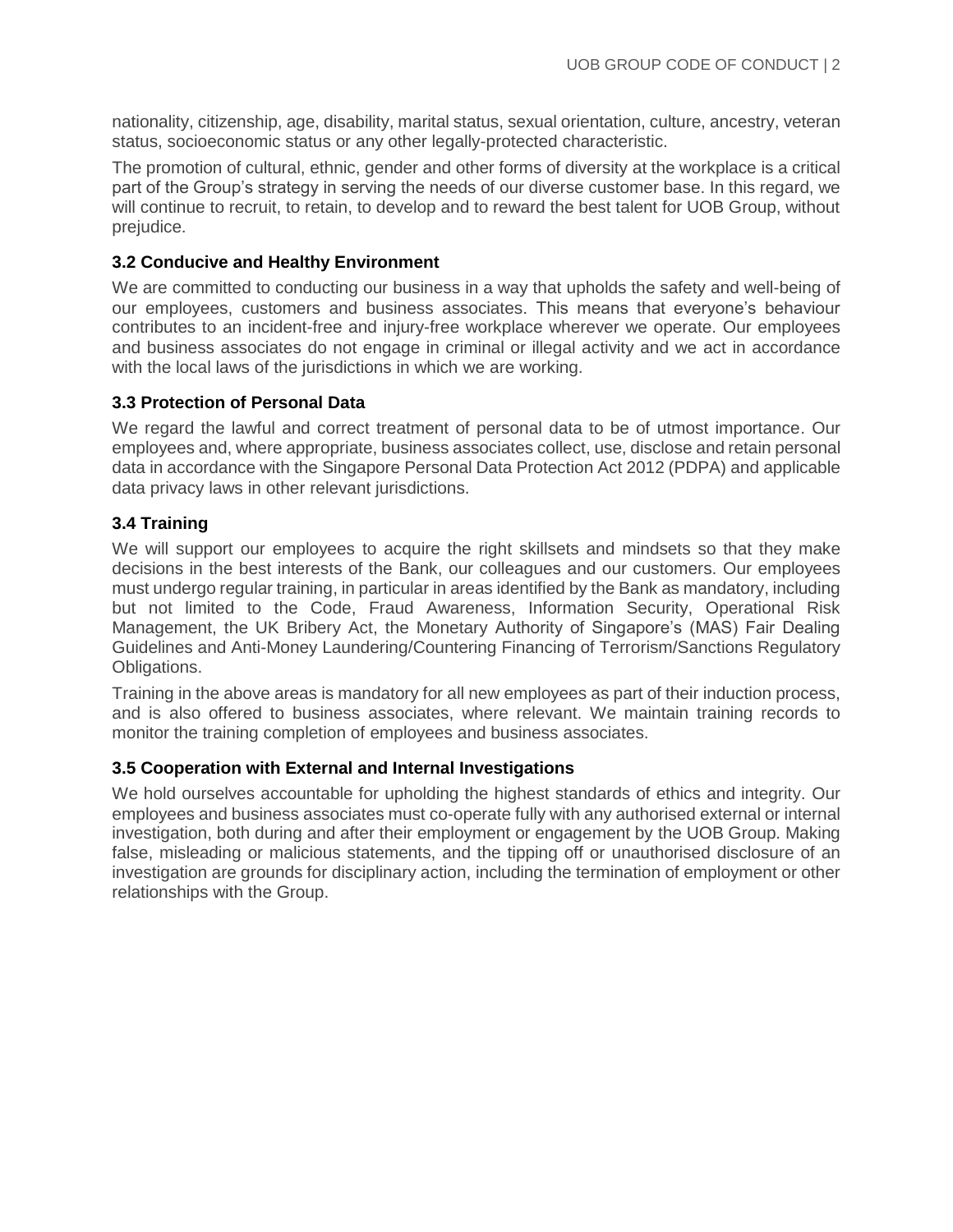### **3.6 No Hedging of Variable Pay**

For better linkage between misconduct risk and remuneration and for effective risk alignment in line with regulatory requirements, employees are prohibited from using hedging strategies or compensation-and-liability-related insurance or other similar financial instruments to protect against, or to compensate for, inter alia:

- any adjustment, reduction or loss in variable pay or incentives;
- any forfeiture of unvested and/or deferred variable pay or incentives; and
- any clawback of vested or paid compensation (e.g. paid variable pay, incentives or vested deferred variable pay either in cash or equity).

# **4. Our Customers**

# **4.1 Treating Customers Fairly**

We are focused on building trusted and lasting relationships with our customers based on mutual respect, active partnership and long-term commitment. Treating our customers fairly is integral to providing excellent customer service.

Our value of Honour underpins our commitment to delivering the five Fair Dealing outcomes as set out in the MAS Guidelines on Fair Dealing:

- Outcome 1: Customers have confidence that they deal with financial institutions where fair dealing is central to the corporate culture.
- Outcome 2: Financial institutions offer products and services that are suitable for their target customer segments.
- Outcome 3: Financial institutions have competent representatives who provide customers with quality advice and appropriate recommendations.
- Outcome 4: Customers receive clear, relevant and timely information to make informed financial decisions.
- Outcome 5: Financial institutions handle customer complaints in an independent, effective and prompt manner.

# **4.2 Protecting Customers' Information**

We are committed to protecting customers' information and using it appropriately, in accordance with applicable privacy of customer information, privacy and data security laws and regulations. Safeguarding customer data and maintaining its confidentiality are fundamental to maintaining the trust and confidence our customers have placed in us.

### **4.3 Maintaining Professionalism, Independence and Objectivity**

We always use reasonable care and judgment to prevent, to avoid and to address proactively circumstances that threaten or appear to threaten our professionalism, independence and objectivity. Our employees must not place themselves in positions where the ability to conduct business in an ethical manner may be or appears to be compromised, or where their action(s) may violate the law or UOB Group's policies and standards.

### **4.4 Ensuring Proper Governance and Due Diligence on Products/Services Offered**

We are committed to protecting our customers by conducting appropriate due diligence on products and services prior to their launch in order to address all associated risks and to ensure that they are suitable for the targeted customers. Our employees are prohibited from advising,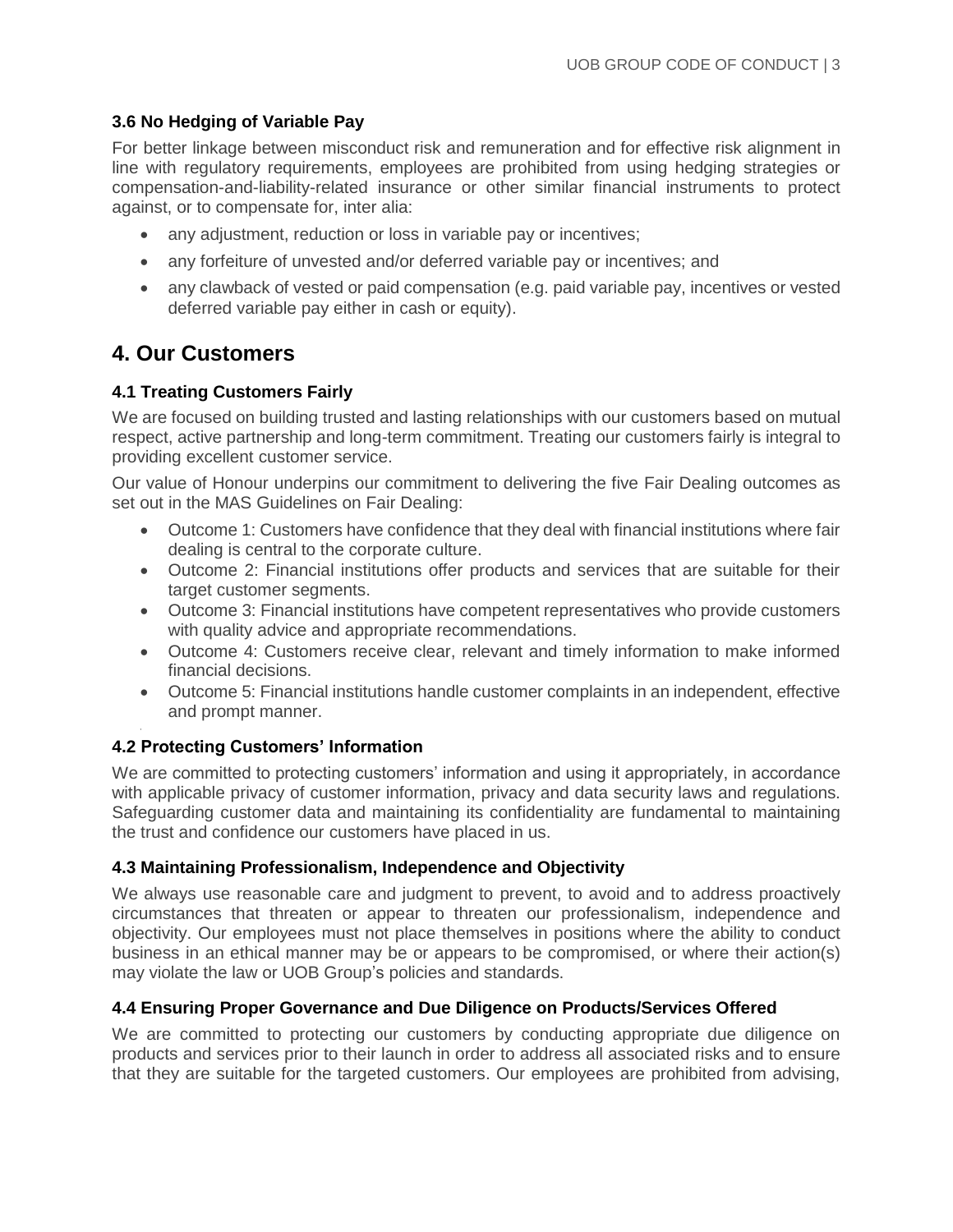recommending or promoting any investment products, securities or services which are not approved by the Bank.

# **5. Company's Assets**

### **5.1 Company Information**

We maintain confidentiality of the Bank's and our customers' information. Our employees and, where appropriate, business associates must keep such business information confidential at all times, including outside the workplace and working hours, and even after the end of our or their tenure with UOB Group.

#### **5.2 Intellectual Property**

We make every effort to secure our interests in the intellectual property we develop or acquire, which includes but is not limited to patents, industrial designs, user interface, trademarks and copyrights.

We must also respect the intellectual property rights of others, such as our customers. We must never use intellectual property obtained in the course of our employment with another company without first having obtained that company's written consent.

We respect the limitations placed on third-party software by the software developer and/or distributor. We must always use software in the manner specified in the licensing agreement.

#### **5.3 Use of UOB Group Information Technology Assets**

We ensure the robustness of our security practices to protect our employees and customers, our customers' and our information assets, and the valuable information we use in the course of our business. Our employees and, where appropriate, business associates must follow UOB Group's policies and procedures to ensure information assets are not lost, stolen or compromised. Our employees and business associates are accountable for the information assets entrusted to their care and they must ensure these assets are used responsibly, appropriately and ethically.

#### **5.4 Accurate Records, Records Retention and Proper Handling and Disposal of Records**

We must prepare all business records accurately and reliably. In particular, our employees and, where appropriate, business associates must ensure that business records are complete, correct, present a fair view of our business and are retained for the required/regulatory period.

Our employees and, where appropriate, business associates are responsible for protecting the confidentiality of bank-related and customer records acquired and created in the course of our work. The same level of care should also be taken in disposing such records when they are no longer required to be retained.

When our employees or, where appropriate, business associates become aware of a potential or actual data breach, they must report the data breach in accordance with relevant UOB Group's incident reporting guidelines or procedures.

Records and data must also be preserved and destroyed in accordance with relevant laws and UOB Group's records management policies or procedures.

# **6. Our Franchise**

### **6.1 No Insider Trading**

We protect the integrity of the financial system. Our employees who are in possession of inside information are not allowed to trade in the related securities (for instance shares or options),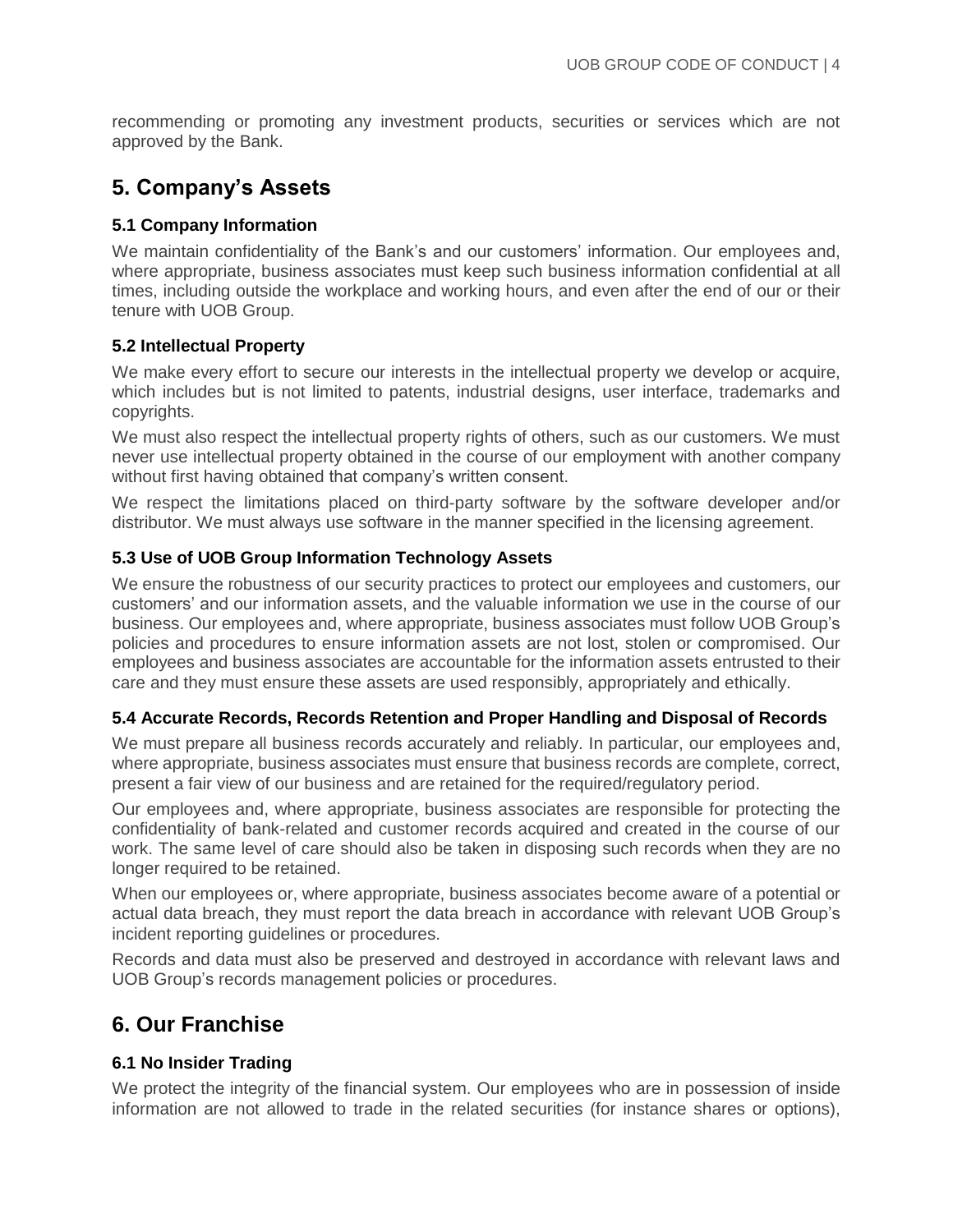securities-based derivatives contracts or units in a collective investment scheme (CIS), or to disclose such information to family, friends or any other person. Insider trading and tipping off or passing on non-public price-sensitive information is unethical and an abuse of confidential information.

#### **6.2 Avoiding Conflicts of Interest**

We must always ensure our personal activities and interests do not conflict with our responsibilities to the Group. A decision to transact business with any party must be based solely on business considerations, free from bias and in the best interests of UOB Group.

We have in place a system of policies, processes and practices (including physical separation and Chinese Walls) to restrict the flow of information between and within different business units. These arrangements are designed to prevent improper use or the perception of improper use of client information or other types of proprietary information.

#### **6.3 Gifts and Entertainment**

We must not offer or receive gifts and entertainment that can be used to influence improperly a business outcome or could result in the conferring of an unfair business advantage, thus constituting a bribe. The general test on whether the gift or entertainment is permissible is whether it is reasonable, proportionate and justifiable in the circumstances. It should not be excessive in value, provided too often or give rise to the tendency to leave the recipient in a position of obligation and to induce improper conduct.

#### **6.4 Anti-Bribery Laws**

We have zero tolerance to bribery and corruption in all forms. Any employee or business associate found guilty of bribery or corruption shall be subject to severe disciplinary action, up to and including termination of employment or termination of contract, as appropriate, and may also be subject to prosecution under applicable laws.

#### **6.5 No Facilitation Payments**

We prohibit employees and business associates from making facilitation payments, which are unofficial payments to public officials to secure or to expedite a routine service or necessary action to which the payer is legally entitled. Such payments are considered bribes and prohibited by the laws of many countries, including the Singapore Prevention of Corruption Act and UK Bribery Act.

#### **6.6 Transparency**

We are committed, in principle and in practice, to openness and transparency in our communications. We also seek a constructive relationship with our stakeholders, including customers, colleagues, investors, analysts, regulators, government, media, community and nongovernmental organisations.

#### **6.7 Proceedings**

Our employees, unless prohibited by local laws, must inform their supervisors, Group Human Resources and Group Legal immediately if they are the subject of the following:

- bankruptcy proceedings;
- criminal prosecution or other criminal proceedings;
- investigation by law enforcement agencies, or governmental or regulatory authorities;
- civil proceedings if the proceedings impact the employee's duties at UOB Group or have an adverse impact on UOB Group; or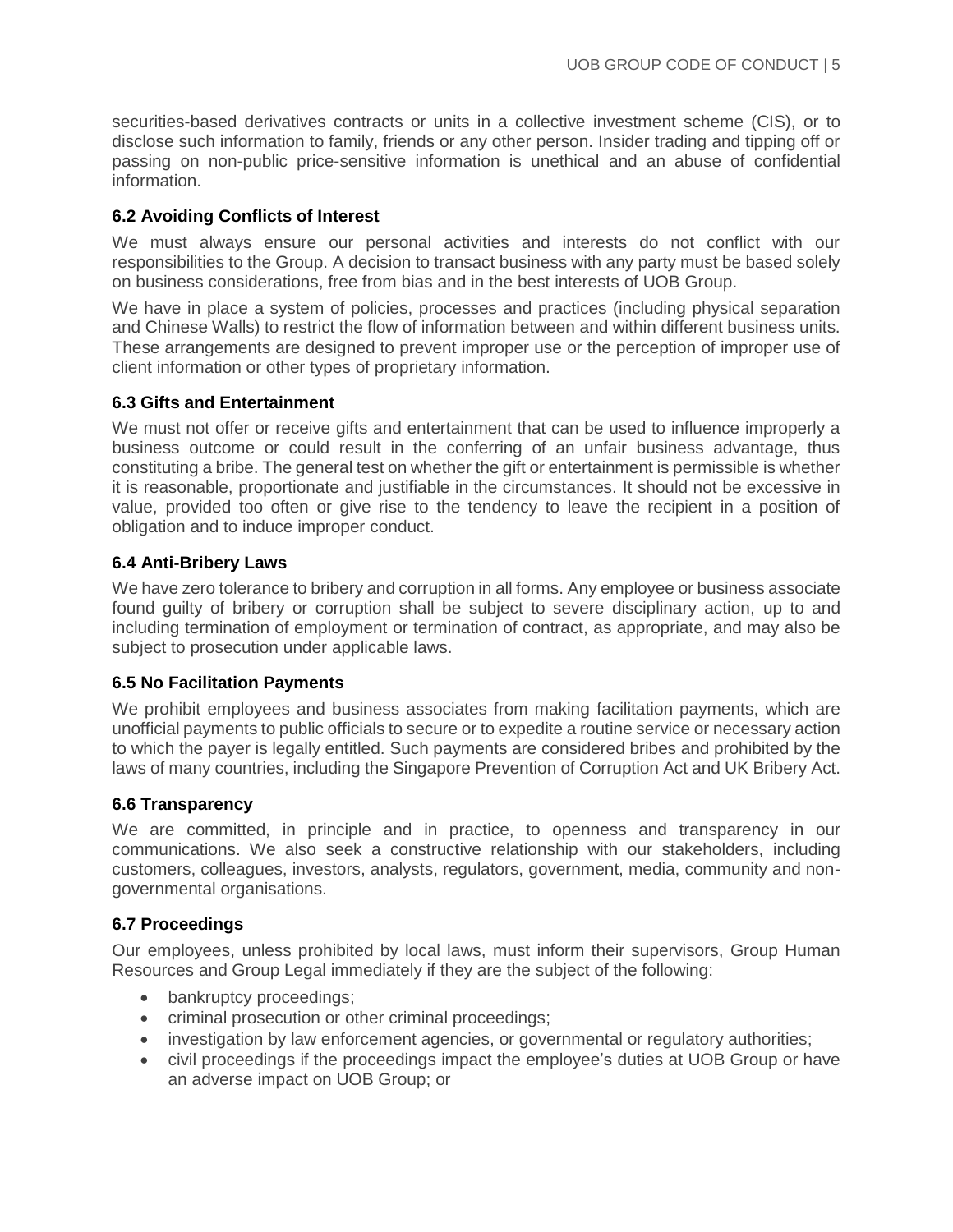proceedings to disqualify the employee from acting as a director of any corporation or from taking part, directly or indirectly, in the management of any corporation.

#### **6.8 Political and External Activities**

We are politically neutral and have a longstanding policy of not making contributions to political parties or campaigns in any country in which we operate. In addition, we prohibit the use of UOB Group's name, funds or resources in connection with any political campaign or purpose without first consulting Group Human Resources.

Our employees must obtain written approval from their supervisor before accepting any kind of external employment, appointment or assignment, or serving as a director, trustee, officer, owner, partner or consultant of a for-profit organisation, regardless of whether any form of compensation is received.

Employees volunteering to serve a non-profit organisation without any form of compensation should inform their supervisor. Any actual, potential or perceived conflict of interest should also be declared to the supervisor.

#### **6.9 Fair Competition**

We must not violate or cause the Bank to violate the Competition Act (Singapore Statutes, Cap. 50B) or any applicable competition or anti-trust laws or regulations. Our employees must be mindful and identify the actions or types of business activities and practices that may raise competition law issues.

#### **6.10 Anti-Money Laundering/Countering the Financing of Terrorism/Sanctions Controls**

We must comply fully with applicable laws, regulations, policies and procedures related to anti– money laundering, countering the financing of terrorism and sanctions regulatory obligations.

#### **6.11 Complying with Laws and Regulations**

We are responsible for knowing and complying with the laws and regulations of the countries in which UOB operates.

#### **6.12 Non-Solicitation**

We must not directly or indirectly entice or induce another employee to leave the employment of UOB Group or draw customers away from the Group during employment and for a period of six months following the termination of employment or such other period as may be stipulated in the employment contract.

#### **6.13 Agents, Consultants and Third Parties**

We must exercise appropriate business judgment when selecting third-party business associates. They include but are not limited to contractors, agents, agency staff, consultants, vendors and suppliers of goods and services.

We must conduct appropriate due diligence to ensure the following:

- the business associates are suitable for the task to be undertaken;
- they have a good track record of ethical and professional conduct;
- they do not exploit their relationship with UOB Group; and
- they do not use UOB Group's name in connection with any illegal, fraudulent, unethical or dishonest transaction or any transaction that may sully UOB Group's reputation.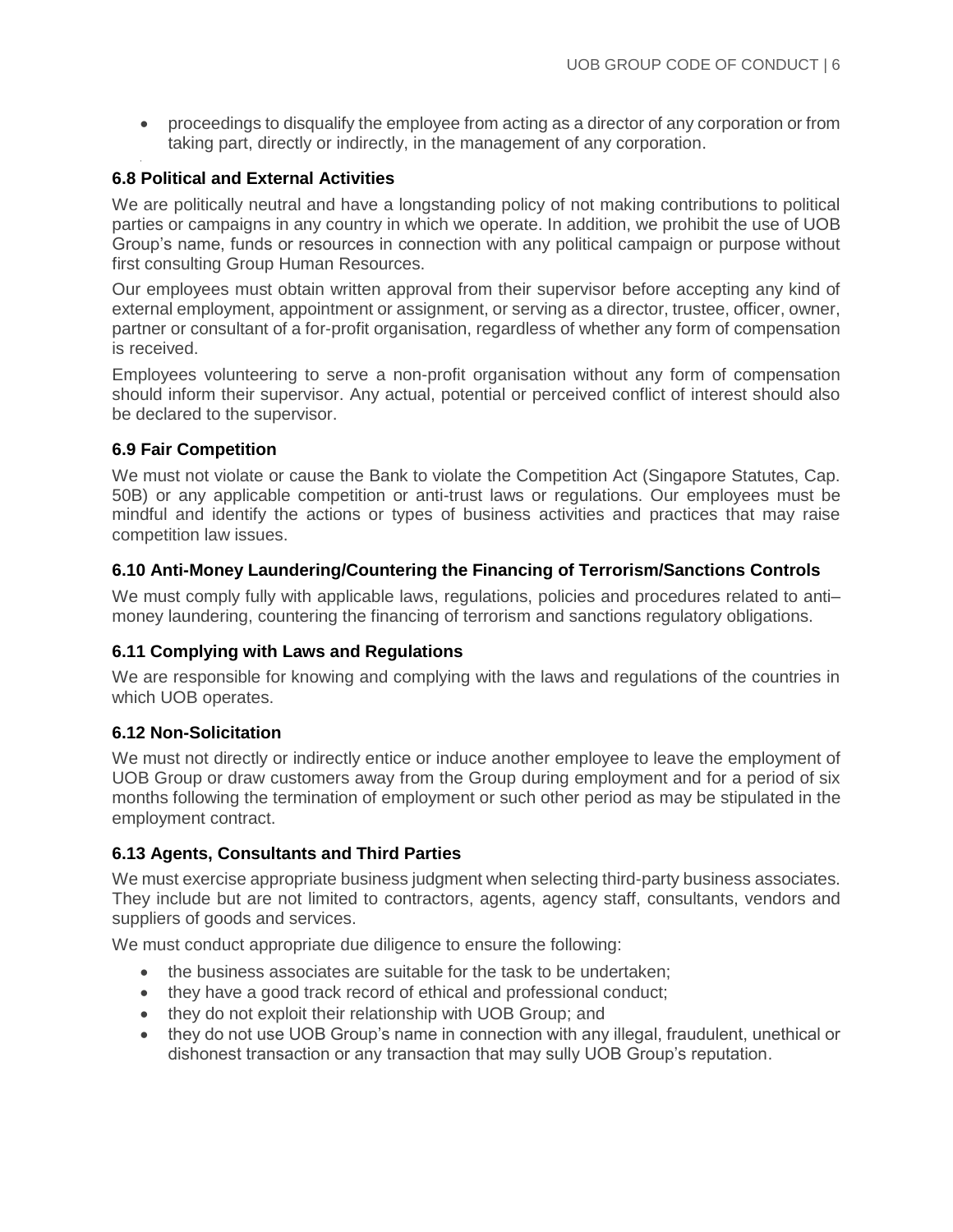# **7. Reporting and Asking Questions**

### **7.1 Whistle-blowing**

We encourage the practice of whistle-blowing or speaking up by providing confidential and secure ways to raise genuine concerns. We prohibit reprisal in any form against whistle-blowers who have acted in good faith.

Employees and business associates who suspect or become aware of the existence of wrongdoing, corruption, fraud, or possible violation of law, regulation or policy within UOB Group may report such matters as stated under UOB Group Whistle-blowing Policy and Procedures using the following channels:

• By mail to: Head of Group Audit United Overseas Bank Limited One Raffles Place, Tower 1 #15-02 Singapore 048616

*or* UOB Audit Committee Chairman, CEO or Board Chairman 80 Raffles Place, UOB Plaza 1 Singapore 048624

- By phone to our whistle-blowing hotline at: +65 6572 1500
- By email to: [Whistleblowing@UOBgroup.com](mailto:Whistleblowing@UOBgroup.com)

# **7.2 Asking Questions**

We encourage our employees, who are unclear about the consequences of any action, to seek guidance and additional information before taking action.

When confronted with a decision about the best course of action to take in any situation, our employees should ask themselves:

- Have I complied with the policies and controls relevant to me and my unit?
- Is this activity legal or unethical?
- Will my actions put UOB Group's brand and reputation at risk?
- Will there be any direct or indirect negative consequences for UOB Group?
- Will my actions instigate others to violate the Code?

# **8. Compliance with the Code of Conduct**

Our employees and, where applicable, business associates are expected to comply with the law, UOB Group's policies and standards and the Code. Any violation will result in disciplinary action, up to and including termination of employment. If applicable laws or regulations are also breached, an official report will be made to the relevant authorities and the employee may be subject to criminal fines or sanctions.

Failure to report or to report promptly a known or suspected violation of a rule in the Code may also result in disciplinary action.

UOB Group prohibits retaliation against any employee or business associate who reports any suspected or potential violation of the Code.